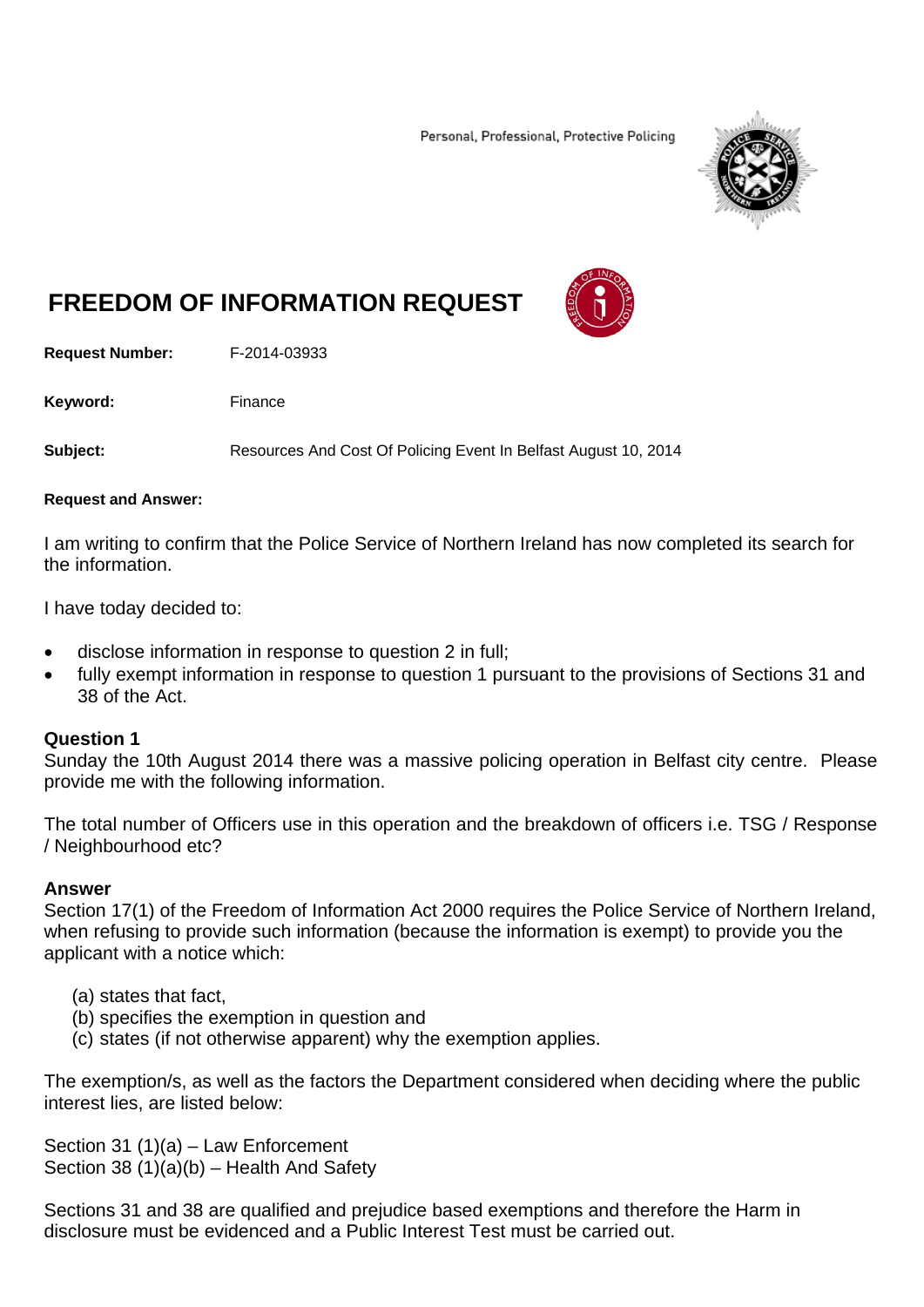# **Harm Test**

## Section 31

The disclosure of this information may allow criminals to plan how best to engage or occupy existing police resources within that area and other areas where police officers may have been drafted from in an effort to maximise their chances of committing serious crime. As a Service we have considerable experience of this where organised criminal groups create diversionary calls to divert police resources (e.g. hoax call or deliberately activating intruder alarms) or deliberately create disturbances or commit minor crime e.g. (road traffic offences) with the same aim. While it could also be argued that such criminal activity takes place without the number of officers on duty being known, it is reasonable to assume that confirmation of the number of officers involved would assist such activity by allowing more accurate judgements to be made by criminals.

## Section 38

The disclosure of the information requested would be likely to increase the number of attacks on operational police officers by those being arrested or who have committed crime, or by those who would set out to attack police.

## **Public Interest Test**

#### Factors favouring disclosure S31

The information concerns efficient and effective use of resources by the Service and the proper allocation of resources is a matter that the Service should hold up to public scrutiny. Disclosure of the information would inform the public debate on the issue of policing and contribute to the accuracy of that debate while illustrating to the public how funds are being spent.

#### Factors favouring non-disclosure S31

The current or future law enforcement role of the Service may be compromised by the release of the requested information. A clear link exists between knowledge available to criminals and the way they operate, with the resultant impact to the Service. An example of this is that we know that criminals have previously struck (e.g. ATM's and warehouses) at times when they believe officers to be on meal breaks or when there are likely to be fewer police (e.g. early hours of morning).

#### Factors favouring disclosure S38

Disclosure would lead to a better awareness for the community in relation to this topical area ensuring the public are able to carry on their daily routines knowing they are safe.

#### Factors favouring non-disclosure S38

By revealing information which could jeopardise the safety of the public in the area in question the public would lose confidence in the Police Service in their ability to protect the wellbeing of the community.

The release of information concerning Police Resources at any time, taken on its own or together with other information, either already available or the subiect of further requests, could place Police Officers at risk of harm by attack.

#### Balancing Test

Public awareness and debate are strong arguments favouring release of this information. This however is weighed against the need to ensure the efficient and effective conduct of the Police Service in relation to the prevention and detection of crime and the Public Safety considerations involved in the delivery of operational policing which clearly favour non-disclosure.

In balance I would contend that the public interest in disclosing the information is outweighed by that in maintaining the exemptions listed, as it is doubtful if it can ever be in the public interest to disclose information which would prejudice the prevention or detection of crime, or which would jeopardise the delivery of operational policing and the safety of both police officers and the community the PSNI